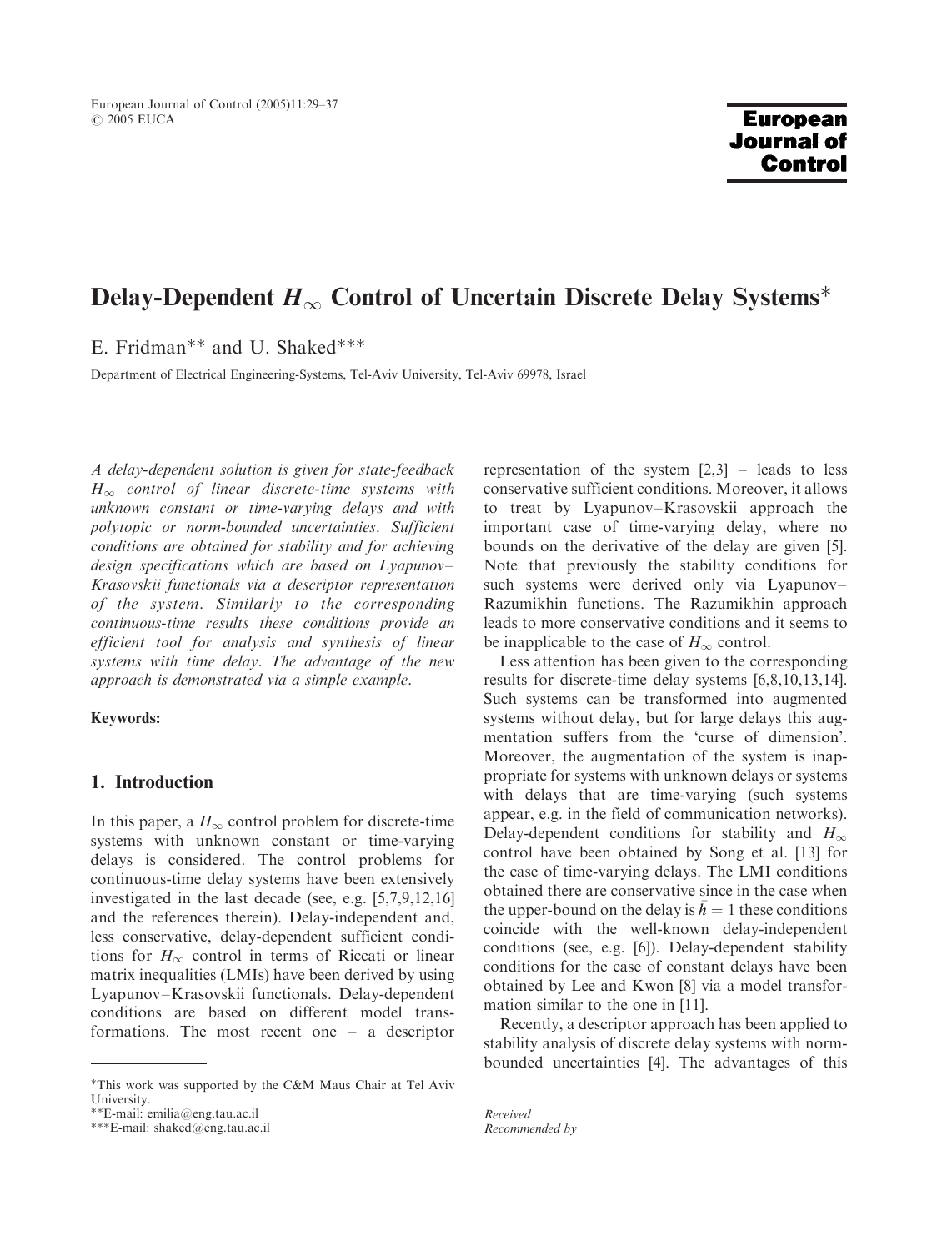approach in the continuous-time case are also evident for discrete delay systems. In the present paper, we further develop this approach to the  $H_{\infty}$  control problem for systems with either polytopic type or norm-bounded uncertainties. Note that the stability conditions of [4,8] are not affine in the system's matrices and they are thus inapplicable to the case of polytopic type uncertainty. For the cases of constant and time-varying delays, we derive bounded real lemmas (BRLs) in terms of LMIs which are affine in the matrices of the systems. Unlike the continuoustime case, the derivation of the BRLs in the present paper encounters additional technical difficulties (in comparison with the stability conditions). This is due to the fact that the cross terms that have to be overbounded contain the disturbances. A state-feedback controller that stabilizes the system and satisfies prespecified requirements is found by applying P–K iterations. A simple example illustrates the efficiency of the new method.

## 1.1. Notation

Throughout the paper the superscript 'T' stands for matrix transposition,  $\mathcal{R}^n$  denotes the *n* dimensional Euclidean space with vector norm  $|\cdot|$ ,  $\mathcal{R}^{n \times m}$  is the set of all  $n \times m$  real matrices, and the notation  $P > 0$ , for  $P \in \mathcal{R}^{n \times n}$  means that P is symmetric and positive definite. By  $l_2$  we denote the space of sequences  $\{x_k\}$ ,  $k = 0, 1, \ldots$  with the norm  $||x_k||_2^2 \triangleq \sum_{k=0}^{\infty} x_k^{\text{T}} x_k < \infty$ .

## 2. Problem Statement

We consider the following discrete-time state-delayed system

$$
x_{k+1} = Ax_k + A_1 x_{k-h_k} + B_1 w_k + B_2 u_k, \n x_k = \phi_k, \quad -h \le k \le 0, \n z_k = Lx_k + Du_k,
$$
\n(1a,b)

where  $x_k \in \mathcal{R}^n$  is the state vector,  $w_k \in \mathcal{R}^q$  is the disturbance input which is assumed to be of bounded energy,  $u_k \in \mathcal{R}^p$  is the control input,  $z_k \in \mathcal{R}^m$  is the objective vector,  $h_k$  is a positive number representing the delay,  $h_k \leq h$  and  $A, A_1, B_1, B_2, L$  and D are constant matrices of appropriate dimensions.

For simplicity only we consider the case of a single delay. The results may be easily generalized to the case of multiple delays. It is assumed, in the analysis part, that

A0. The eigenvalues of  $A + A_1$  are all of absolute value less than 1.

We address first the following two analysis problems.

**Problem 1.** For  $h_k = h$  that is an unknown number satisfying

$$
0 \le h \le \bar{h},\tag{2}
$$

for  $\{u_k\} \equiv 0$  and for a given scalar  $\gamma$  find whether the system is asymptotically stable and the following holds:

$$
J = ||z_k||_2^2 - \gamma^2 ||w_k||_2^2 < 0, \quad \forall 0 \neq \{w_k\} \in \ell_2
$$
  
for  $\phi_k = 0, \quad -\bar{h} \le k \le 0.$  (3)

**Problem 2.** For all time-varying  $h_k$  that satisfy (2) find whether the system (1) with  $\{u_k\} \equiv 0$  is asymptotically stable and (3) is satisfied for a given scalar  $\gamma$ .

Once solutions are obtained to the above problems, the problem of finding a state-feedback control law which stabilizes the system and achieves (3) for a prescribed  $\gamma$  will be considered.

# 3. Delay-Dependent and Delay-Independent BRLs

#### 3.1. Descriptor Model Transformation

Assume A0. We consider in this section the case where  $B_2 = D = 0$ . Denoting

$$
y_k = x_{k+1} - x_k \tag{4}
$$

the system (1) can be represented by the following descriptor form:

$$
\begin{bmatrix} x_{k+1} \\ 0 \end{bmatrix} = \begin{bmatrix} y_k + x_k \\ -y_k + Ax_k - x_k + A_1x_{k-h_k} + B_1w_k \end{bmatrix}.
$$

Since  $x_{k-h_k} = x_k - \sum_{j=k-h_k}^{k-1} y_j$  it follows that

$$
E\bar{x}_{k+1} = \bar{\mathcal{A}}\bar{x}_k - \begin{bmatrix} 0 \\ A_1 \end{bmatrix} \sum_{j=k-h_k}^{k-1} y_j + \begin{bmatrix} 0 \\ B_1 \end{bmatrix} w_k, \quad (5)
$$

where

$$
x_0 = \phi_0, \quad y_0 = (A - I)\phi_0 - A_1\phi_{-h_0},
$$
  

$$
y_k = \phi_{k+1} - \phi_k, \quad k = -\bar{h}, \dots, -1,
$$
 (6)

and where

$$
\bar{\mathcal{A}} = \begin{bmatrix} I_n & I_n \\ A + A_1 - I_n & -I_n \end{bmatrix},
$$
\n
$$
E = \text{diag}\{I_n, 0\}, \quad \bar{x}_k \stackrel{\Delta}{=} \begin{bmatrix} x_k \\ y_k \end{bmatrix}.
$$
\n(7)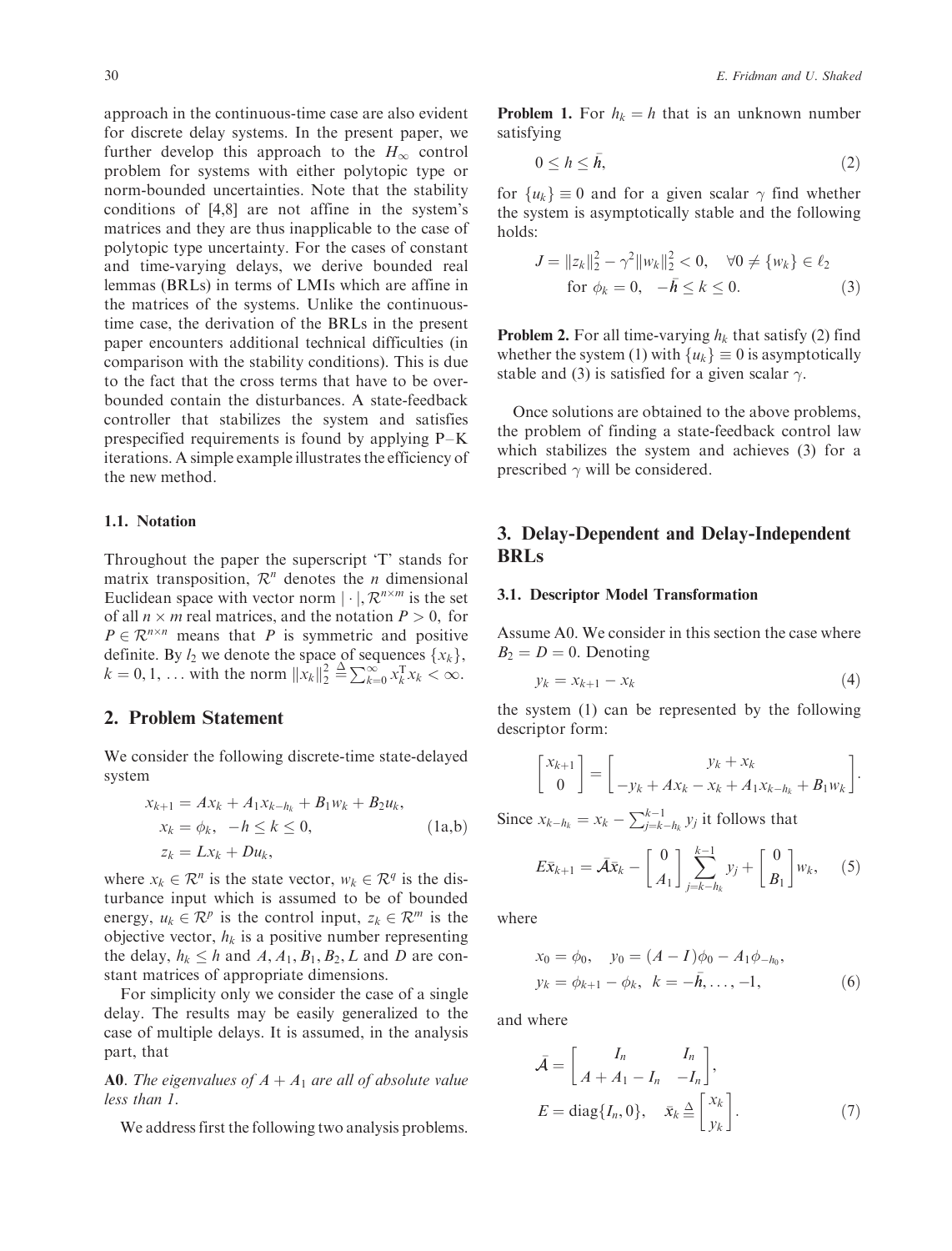Thus if, for a specific  $w_k$ ,  $x_k$  is a solution of (1), then  $\{x_k, y_k\}$ , where  $y_k$  is defined by (4), is a solution of (5), (6) and vice versa.

Denoting

$$
P = \begin{bmatrix} P_1 & P_2 \\ P_2^T & P_3 \end{bmatrix} \text{ and } E = \text{diag}\{I_n, 0\}, \text{ (8a,b)}
$$

we consider the following Lyapunov–Krasovskii functional:

$$
V_k = V_{1,k} + V_{2,k} + V_{3,k}, \tag{9a}
$$

where

$$
V_{1,k} = x_k^{\mathrm{T}} P_1 x_k = \bar{x}_k^{\mathrm{T}} EPE \bar{x}_k, \qquad 0 < P_1
$$
\n
$$
V_{2,k} = \sum_{m=-\bar{h}}^{-1} \sum_{j=k+m}^{k-1} y_j^{\mathrm{T}} [R+Q] y_j, \quad 0 < R, \quad 0 < Q,
$$
\n
$$
V_{3,k} = \sum_{j=k-h}^{k-1} x_k^{\mathrm{T}} S x_k, \qquad 0 < S. \quad (9b-d)
$$

Note that  $V_{1,k}$  corresponds to necessary and sufficient conditions for stability of discrete descriptor systems without delay [15],  $V_{2,k}$  is typical for delay-dependent criteria, while  $V_{3,k}$  corresponds to delay-independent stability conditions [14].

#### 3.2. The Case of Constant Delay (Problem 1)

Theorem 1. Consider the system (1) with the constant time delay that satisfies (2), with  $B_2 = D = 0$ . If there exist  $P, Z \in \mathbb{R}^{2n \times 2n}, 0 \lt S, R, Q \in \mathbb{R}^{n \times n}$  and  $Y \in \mathcal{R}^{2n \times n}$ ,  $X \in \mathcal{R}^{q \times n}$ ,  $W \in \mathcal{R}^{q \times q}$  that satisfy the following LMIs:

$$
\Gamma < 0, \quad \begin{bmatrix} Z & Y \\ Y^T & R \end{bmatrix} \ge 0, \quad \begin{bmatrix} W & X \\ X^T & Q \end{bmatrix} \ge 0
$$
\nand

\n
$$
\begin{bmatrix} I & 0 \end{bmatrix} P \begin{bmatrix} I \\ 0 \end{bmatrix} > 0, \quad (10a-d)
$$

where

$$
\Gamma \triangleq \begin{bmatrix} \mathcal{A}^{\mathrm{T}} P \mathcal{A} - E P E + \begin{bmatrix} S & 0 \\ 0 & \bar{h} [R + Q] \end{bmatrix} + \bar{h} Z + Y[I \quad 0] + \begin{bmatrix} I \\ 0 \end{bmatrix} Y \\ * \\ * \\ \mathcal{A} = \begin{bmatrix} I & I \\ A - I & -I \end{bmatrix}, \end{bmatrix}
$$
 (10f)

then (1) is asymptotically stable and for a prescribed scalar  $\gamma$  (3) is satisfied.

Proof. We apply the Lyapunov–Krasovskii method and require that  $V_{k+1} - V_k$  is strictly negative to guarantee the asymptotic stability of the system and that  $V_{k+1} - V_k + z_k^{\mathrm{T}} z_k - \gamma^2 \omega_k^{\mathrm{T}} \omega_k$  is strictly negative in order to satisfy (3). We obtain that

$$
V_{1,k+1} - V_{1,k}
$$
  
\n
$$
= \bar{x}_{k+1}^{\mathrm{T}} EPE \bar{x}_{k+1} - \bar{x}_{k}^{\mathrm{T}} EPE \bar{x}_{k}
$$
  
\n
$$
= \left\{ \bar{x}_{k}^{\mathrm{T}} \bar{A}^{\mathrm{T}} - \left( \sum_{j=k-h}^{k-1} y_{j}^{\mathrm{T}} \right) [0 A_{1}^{\mathrm{T}}] + \omega_{k}^{\mathrm{T}} [0 B_{1}^{\mathrm{T}}] \right\}
$$
  
\n
$$
\times P \left\{ \bar{A} \bar{x}_{k} - \begin{bmatrix} 0 \\ A_{1} \end{bmatrix} \sum_{j=k-h}^{k-1} y_{j} + \begin{bmatrix} 0 \\ B_{1} \end{bmatrix} \omega_{k} \right\} - \bar{x}_{k}^{\mathrm{T}} EPE \bar{x}_{k}
$$
  
\n
$$
= \bar{x}_{k}^{\mathrm{T}} [\bar{A}^{\mathrm{T}} P \bar{A} - EPE] \bar{x}_{k} + \mu_{k} + \eta_{k} + \zeta_{k} + \nu_{k}, \qquad (11a)
$$

where  $\overline{A}$  is defined in (7) and

$$
\mu_k = (x_k^{\mathrm{T}} - x_{k-h}^{\mathrm{T}}) \begin{bmatrix} 0 & A_1^{\mathrm{T}} \end{bmatrix} P \begin{bmatrix} 0 \\ A_1 \end{bmatrix} (x_k - x_{k-h}),
$$
  

$$
\eta_k = -2 \sum_{j=k-h}^{k-1} \bar{x}_k^{\mathrm{T}} \bar{\mathcal{A}}^{\mathrm{T}} P \begin{bmatrix} 0 \\ A_1 \end{bmatrix} y_j,
$$
(11b,c)

$$
\zeta_k = 2\omega_k^{\mathrm{T}} \begin{bmatrix} 0 & B_1^{\mathrm{T}} \end{bmatrix} P \bar{\mathcal{A}} \bar{x}_k + \omega_k^{\mathrm{T}} \begin{bmatrix} 0 & B_1^{\mathrm{T}} \end{bmatrix} P \begin{bmatrix} 0 \\ B_1 \end{bmatrix} \omega_k,
$$
  

$$
\nu_k = -2 \sum_{j=k-h}^{k-1} \omega_k^{\mathrm{T}} \begin{bmatrix} 0 & B_1^{\mathrm{T}} \end{bmatrix} P \begin{bmatrix} 0 \\ A_1 \end{bmatrix} y_j,
$$
 (11d,e)

$$
V_{2,k+1} - V_{2,k} = \bar{h}y_k^{\mathrm{T}}[R+Q]y_k - \sum_{j=k-\bar{h}}^{k-1} y_j^{\mathrm{T}}[R+Q]y_j
$$
  

$$
= \bar{x}_k^{\mathrm{T}} \begin{bmatrix} 0 & 0 \\ 0 & \bar{h}[R+Q] \end{bmatrix} \bar{x}_k
$$
  

$$
- \sum_{j=k-\bar{h}}^{k-1} y_j^{\mathrm{T}}[R+Q]y_j,
$$
 (12)

$$
V_{3,k+1} - V_{3,k} = x_k^T S x_k - x_{k-h}^T S x_{k-h}
$$
  
=  $\bar{x}_k^T \begin{bmatrix} S & 0 \ 0 & 0 \end{bmatrix} \bar{x}_k - x_{k-h}^T S x_{k-h},$  (13)

$$
Y^{T} \qquad \mathcal{A}^{T}P\begin{bmatrix} 0 \\ A_{1} \end{bmatrix} - Y \qquad \qquad \mathcal{A}^{T}P\begin{bmatrix} 0 \\ B_{1} \end{bmatrix} + \begin{bmatrix} I \\ 0 \end{bmatrix}X^{T} \qquad \begin{bmatrix} L^{T} \\ 0 \end{bmatrix}
$$

$$
-S + \begin{bmatrix} 0 & A_{1}^{T} \end{bmatrix}P\begin{bmatrix} 0 \\ A_{1} \end{bmatrix} \qquad \begin{bmatrix} 0 & A_{1}^{T} \end{bmatrix}P\begin{bmatrix} 0 \\ B_{1} \end{bmatrix} - X^{T} \qquad \qquad 0
$$

$$
* \qquad \qquad -\gamma^{2}I + \bar{h}W + \begin{bmatrix} 0 & B_{1}^{T} \end{bmatrix}P\begin{bmatrix} 0 \\ B_{1} \end{bmatrix} \qquad \qquad 0
$$

$$
* \qquad \qquad * \qquad \qquad -I
$$

$$
I
$$

$$
I
$$

$$
I
$$

$$
I
$$

$$
I
$$

$$
I
$$

$$
I
$$

$$
I
$$

$$
I
$$

$$
I
$$

$$
I
$$

$$
I
$$

$$
I
$$

$$
I
$$

$$
I
$$

$$
I
$$

$$
I
$$

$$
I
$$

$$
I
$$

$$
I
$$

$$
I
$$

$$
I
$$

$$
I
$$

$$
I
$$

$$
I
$$

$$
I
$$

$$
I
$$

$$
I
$$

$$
I
$$

$$
I
$$

$$
I
$$

$$
I
$$

$$
I
$$

$$
I
$$

$$
I
$$

$$
I
$$

$$
I
$$

$$
I
$$

$$
I
$$

$$
I
$$

$$
I
$$

$$
I
$$

$$
I
$$

$$
I
$$

$$
I
$$

$$
I
$$

$$
I
$$
<math display="</math>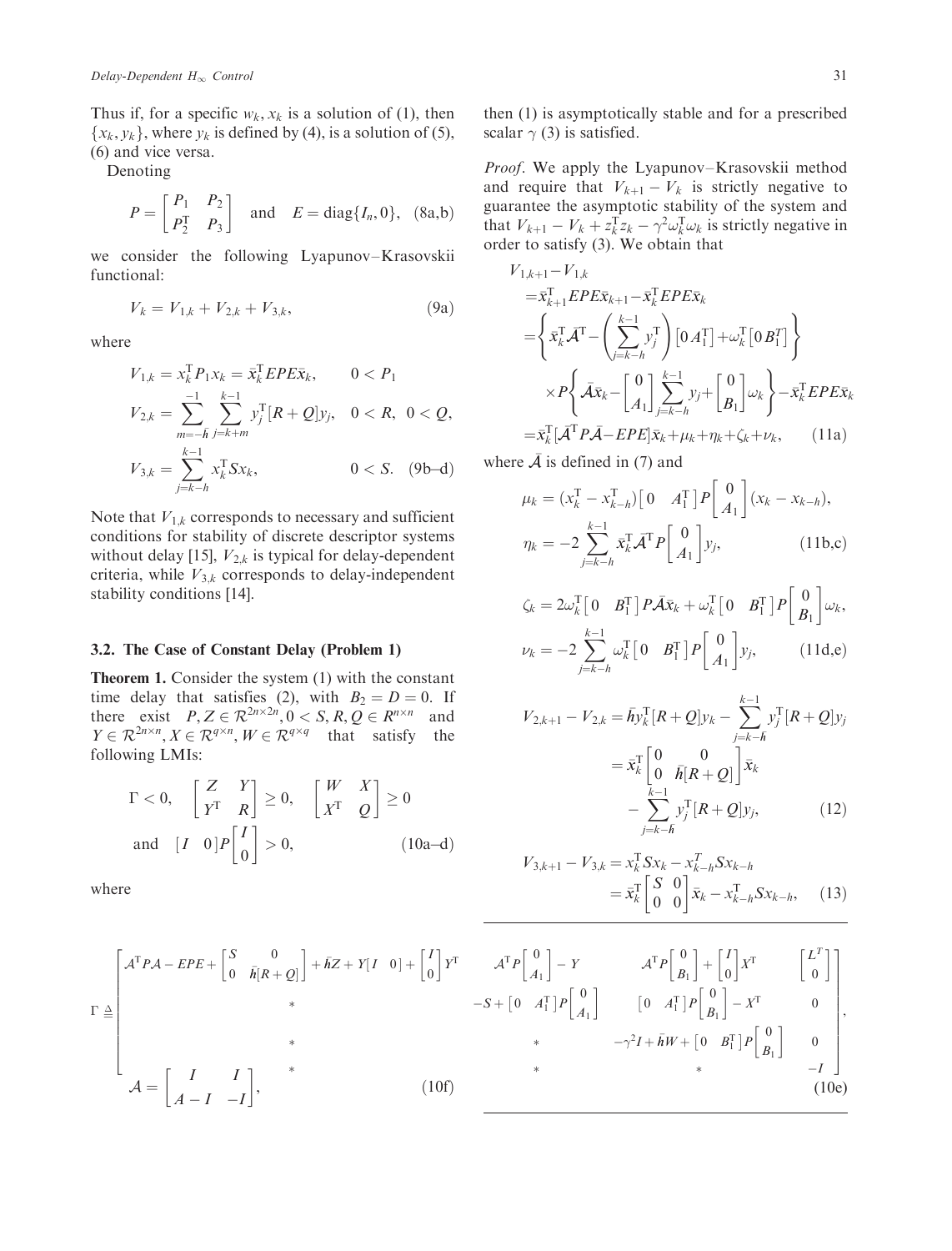and thus

$$
V_{k+1} - V_k = \bar{x}_k^{\mathrm{T}} \Gamma_1 \bar{x}_k - x_{k-h}^{\mathrm{T}} S x_{k-h}
$$

$$
- \sum_{j=k-h}^{k-1} y_j^{\mathrm{T}} [R + Q] y_j + \mu_k + \eta_k, \quad (14)
$$

where

$$
\Gamma_1 = \bar{\mathcal{A}}^{\mathrm{T}} P \bar{\mathcal{A}} - EPE + \begin{bmatrix} S & 0 \\ 0 & \bar{h}[R+Q] \end{bmatrix}.
$$

By [11], for any  $a \in \mathbb{R}^n, b \in \mathbb{R}^{2n}, N \in \mathbb{R}^{2n \times n}$ ,  $R \in \mathcal{R}^{n \times n}$ ,  $Y \in \mathcal{R}^{n \times 2n}$ ,  $Z \in \mathcal{R}^{2n \times 2n}$ , the following holds

$$
-2b^{\mathrm{T}}\mathcal{N}a \leq \begin{bmatrix} b \\ a \end{bmatrix}^{\mathrm{T}} \begin{bmatrix} Z & Y - \mathcal{N} \\ R \end{bmatrix} \begin{bmatrix} b \\ a \end{bmatrix},
$$
  
where 
$$
\begin{bmatrix} Z & Y \\ Y^{\mathrm{T}} & R \end{bmatrix} \geq 0.
$$
 (15)

Applying the latter on the expression we have obtained above for  $\eta_k$ , taking:  $N = \bar{A}^\text{T} P \begin{bmatrix} 0 \\ 4 \end{bmatrix}$  $A_1$ i ,  $a = y_j$  and  $b = \bar{x}_k$ , we have the following:

$$
\eta_k \leq \sum_{j=k-h}^{k-1} \left[ \bar{x}_k^{\mathrm{T}} \quad y_j^{\mathrm{T}} \right] \left[ \begin{array}{cc} Z & Y - \bar{\mathcal{A}}^{\mathrm{T}} P \begin{bmatrix} 0 \\ A_1 \end{bmatrix} \end{array} \right] \left[ \begin{array}{c} \bar{x}_k \\ y_j \end{array} \right],
$$

$$
\left[ \begin{array}{cc} Z & Y \\ * & R \end{array} \right] \geq 0.
$$

Similarly

$$
\nu_k \leq \sum_{j=k-h}^{k-1} \left[\omega_k^{\mathrm{T}} \hspace{0.1cm} y_j^{\mathrm{T}}\right] \left[\begin{array}{c} W & X - \begin{bmatrix} 0 & B_1^{\mathrm{T}} \end{bmatrix} P \begin{bmatrix} 0 \\ A_1 \end{bmatrix} \end{array}\right] \begin{bmatrix} \omega_k \\ y_j \end{bmatrix},
$$

$$
\left[\begin{array}{c} W & X \\ * & Q \end{array}\right] \geq 0.
$$

Hence,

$$
\eta_k \leq \sum_{j=k-\overline{h}}^{k-1} y_j^{\mathrm{T}} R y_j + \overline{h} \overline{x}_k^{\mathrm{T}} Z \overline{x}_k
$$
  
+2\overline{x}\_k^{\mathrm{T}} \left[ Y - \overline{A}^{\mathrm{T}} P \begin{bmatrix} 0 \\ A\_1 \end{bmatrix} \right] x\_k  
-2\overline{x}\_k^{\mathrm{T}} \left[ Y - \overline{A}^{\mathrm{T}} P \begin{bmatrix} 0 \\ A\_1 \end{bmatrix} \right] x\_{k-h},  

$$
\nu_k \leq \sum_{j=k-\overline{h}}^{k-1} y_j^{\mathrm{T}} Q y_j + \overline{h} \omega_k^{\mathrm{T}} W \omega_k
$$
(16)  
+2\omega\_k^{\mathrm{T}} \left[ X - \begin{bmatrix} 0 & B\_1^{\mathrm{T}} \end{bmatrix} P \begin{bmatrix} 0 \\ A\_1 \end{bmatrix} \right] (x\_k - x\_{k-h}).

The asymptotic stability of the system follows from (10) by [4]. The performance requirement of (3) is satisfied if, defining  $\xi_k = \text{col}\{\bar{x}_k, x_{k-h}, \omega_k, x_k\}$  we require that

$$
V_{k+1} - V_k + x_k^{\mathrm{T}} L^{\mathrm{T}} L x_k - \gamma^2 \omega_k^{\mathrm{T}} \omega_k \leq \xi_k^{\mathrm{T}} \Gamma \xi_k < 0,
$$

since summation in the latter inequality from  $k = 0$  till  $k = \infty$  implies (3).

Remark 1. If the LMIs of Theorem 1 are feasible, then (1) is asymptotically stable for  $h = 0$  and thus A0 holds.

The result of Theorem 1 depends on the delay bound h. The corresponding criterion for asymptotic stability which is delay-independent can be readily derived as a special case of Theorem 1. Choosing  $Z = 0, W = 0, R = Q = \rho I_n, Y = 0, X = 0$  where  $\rho$  is a positive scalar and letting  $\rho$  tend to zero we obtain the following.

Corollary 1. The system (1) is asymptotically stable and satisfies (3) independently of the delay if there exist  $P \in \mathcal{R}^{2n \times 2n}$  and  $0 < S \in \mathcal{R}^{n \times n}$  that satisfy (10d) and the following LMI

$$
\Gamma_{\text{ind}} = \begin{bmatrix}\n\mathcal{A}^{\text{T}} P \mathcal{A} - E P E + \begin{bmatrix} I \\ 0 \end{bmatrix} S [I \quad 0] & \mathcal{A}^{\text{T}} P \begin{bmatrix} 0 \\ A_1 \end{bmatrix} & \mathcal{A}^{\text{T}} P \begin{bmatrix} 0 \\ B_1 \end{bmatrix} & \begin{bmatrix} L^{\text{T}} \\ 0 \end{bmatrix} \\ * & -S + \begin{bmatrix} 0 & A_1^{\text{T}} \end{bmatrix} P \begin{bmatrix} 0 \\ A_1 \end{bmatrix} & \begin{bmatrix} 0 & A_1^{\text{T}} \end{bmatrix} P \begin{bmatrix} 0 \\ B_1 \end{bmatrix} & 0 \\ * & * & -\gamma^2 I + \begin{bmatrix} 0 & B_1^{\text{T}} \end{bmatrix} P \begin{bmatrix} 0 \\ B_1 \end{bmatrix} & 0 \\ * & * & -I \end{bmatrix} \tag{17}
$$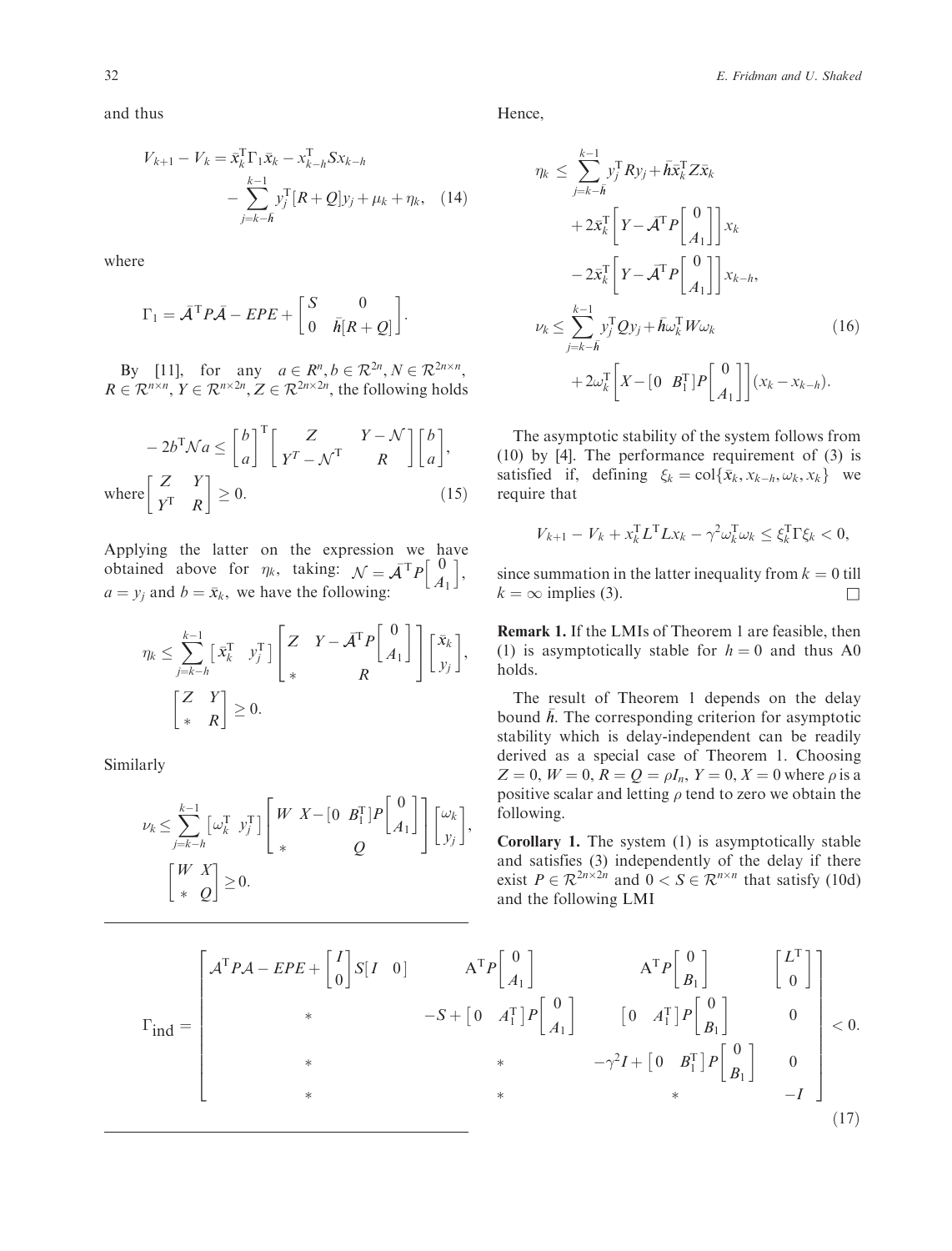It follows from (10b) that if  $R$  and  $Q$  are taken to be positive-definite, then  $Z \ge Y R^{-1} Y^T$ ,  $W \ge X Q^{-1} X^T$ and thus there exists a solution to (10a–d) with  $R > 0$ ,  $Q > 0$  iff there exists a solution to (10a,d) where Z is replaced by  $YR^{-1}Y^{T}$ . A sufficient BRL condition is thus the following.

**Lemma 1.** Consider the system  $(1)$  with the constant delay that satisfies (2), with  $B_2 = D = 0$ . This system is asymptotically stable and for a prescribed scalar  $\gamma$ (3) is satisfied if there exist  $P \in \mathcal{R}^{2n \times 2n}$ , of the structure (8),  $0 < S$  and  $R \in \mathbb{R}^{n \times n}$  and  $Y \in \mathbb{R}^{2n \times n}$  that satisfy the following LMIs.

$$
\hat{\Gamma} < 0 \quad \text{and} \quad P_1 > 0,\tag{18a,b}
$$

where

$$
\Omega = [A \quad A_1 \quad B_1 \quad L],
$$
  
stant  
atami  
at 
$$
\Omega \in Co\{\Omega_j, j = 1, ..., N\}, \text{ namely}
$$

uncertainty. Denoting

$$
\Omega = \sum_{j=1}^{N} f_j \Omega_j \text{ for some } 0 \le f_j \le 1, \sum_{j=1}^{N} f_j = 1,
$$
 (21)

The latter can be used, together with Theorem 1, to derive a sufficient condition for stability and prescribed  $H_{\infty}$ -norm bound in the case of polytopic

where the vertices of the polytope are described by  $\Omega_j = [A^{(j)} \ A_1^{(j)} \ B_1^{(j)} \ L^{(j)}], \ j = 1, 2, ..., N,$ and denoting

$$
\hat{\Gamma} \triangleq \begin{bmatrix} \begin{bmatrix} \mathcal{A}^{\mathrm{T}} \\ 0 & A_{1}^{\mathrm{T}} \\ 0 & B_{1}^{\mathrm{T}} \end{bmatrix} P \begin{bmatrix} \mathcal{A} & 0 & 0 \\ \mathcal{A} & A_{1} & B_{1} \end{bmatrix} + \text{diag}\{S - P_{1}, \bar{h}[R + Q], -S, -\gamma^{2} I\} + \begin{bmatrix} Y \\ 0 \\ X \end{bmatrix} \begin{bmatrix} I \\ 0 \\ -I \\ 0 \end{bmatrix}^{\mathrm{T}} + \begin{bmatrix} I \\ 0 \\ -I \\ 0 \end{bmatrix} \begin{bmatrix} Y^{\mathrm{T}} & 0 & X^{\mathrm{T}} \end{bmatrix} & \begin{bmatrix} L^{\mathrm{T}} \\ 0 \\ 0 \\ 0 \end{bmatrix} & \bar{h} \begin{bmatrix} Y \\ 0 \\ 0 \\ X \end{bmatrix} \\ \ast & -I & 0 & 0 \\ \ast & -\bar{h}R & 0 \\ \ast & \ast & -\bar{h}Q \\ 0 & (18c) \end{bmatrix}
$$

Defining

$$
\hat{J} = \text{diag}\left\{ \begin{bmatrix} I & 0 & 0 & 0 \\ A - I & -I & A_1 - I & B_1 \\ 0 & 0 & I & 0 \\ 0 & 0 & 0 & I \end{bmatrix}, I_m, I_n, I_n \right\} (19)
$$

it is readily obtained that

$$
\tilde{J}^{\mathrm{T}}\hat{\Gamma}\hat{J} = \begin{bmatrix} \Psi + \bar{h} & \begin{bmatrix} A^{\mathrm{T}} - I \\ -I \\ A_{1}^{\mathrm{T}} - I \\ B_{1}^{\mathrm{T}} \end{bmatrix} & [R + Q] & \begin{bmatrix} A^{\mathrm{T}} - I \\ -I \\ A_{1}^{\mathrm{T}} - I \\ B_{1}^{\mathrm{T}} \end{bmatrix} & \begin{bmatrix} L^{\mathrm{T}} \\ 0 \\ 0 \\ 0 \end{bmatrix} & \bar{h}\tilde{A}^{\mathrm{T}}Y & \bar{h} \begin{bmatrix} 0 \\ 0 \\ 0 \\ X \end{bmatrix} \\ * & -I & 0 & 0 \\ * & -\bar{h}R & 0 \\ * & * & -\bar{h}Q \end{bmatrix}, \qquad (20a)
$$

where

$$
\Psi = \begin{bmatrix} A^{T} & 0 \\ -I & I \\ A_{1}^{T} - I & I \\ B_{1}^{T} & 0 \end{bmatrix} P \begin{bmatrix} A^{T} & 0 \\ -I & I \\ A_{1}^{T} - I & I \\ B_{1}^{T} & 0 \end{bmatrix}^{T} + \text{diag}\{S - P_{1}, 0 - S, -\gamma^{2}I\}
$$

$$
+ \begin{bmatrix} 0 \\ \tilde{A}^{T}Y + \begin{bmatrix} 0 \\ 0 \\ 0 \\ X \end{bmatrix} \end{bmatrix} \begin{bmatrix} I \\ 0 \\ -I \\ 0 \end{bmatrix}^{T} + \begin{bmatrix} I \\ 0 \\ -I \\ 0 \end{bmatrix} [Y^{T}\tilde{A} + [0 \ 0 \ 0 \ X^{T}]],
$$

$$
\tilde{A} = \begin{bmatrix} I & 0 & 0 & 0 \\ A - I & -I & A_{1} - I & B_{1} \end{bmatrix}. \tag{20b,c}
$$

$$
P^{(j)} = \begin{bmatrix} P_1 & P_2 \\ P_2^T & P_3^{(j)} \end{bmatrix}, \quad Y^{(j)} = \begin{bmatrix} Y_1^{(j)} \\ Y_2 \end{bmatrix} \text{ and}
$$

$$
\bar{\bar{\mathcal{A}}}^{(j)} = \begin{bmatrix} A^{(j)} & -I & A_1^{(j)} - I & B_1^{(j)} \end{bmatrix} \qquad (22a-c)
$$

we obtain the following result.

Theorem 2. Consider the system (1) with the constant time delay that satisfies (2), with  $B_2 = D = 0$  and with system matrices that reside in  $\Omega$ . This system is asymptotically stable and for a prescribed scalar  $\gamma$  (3)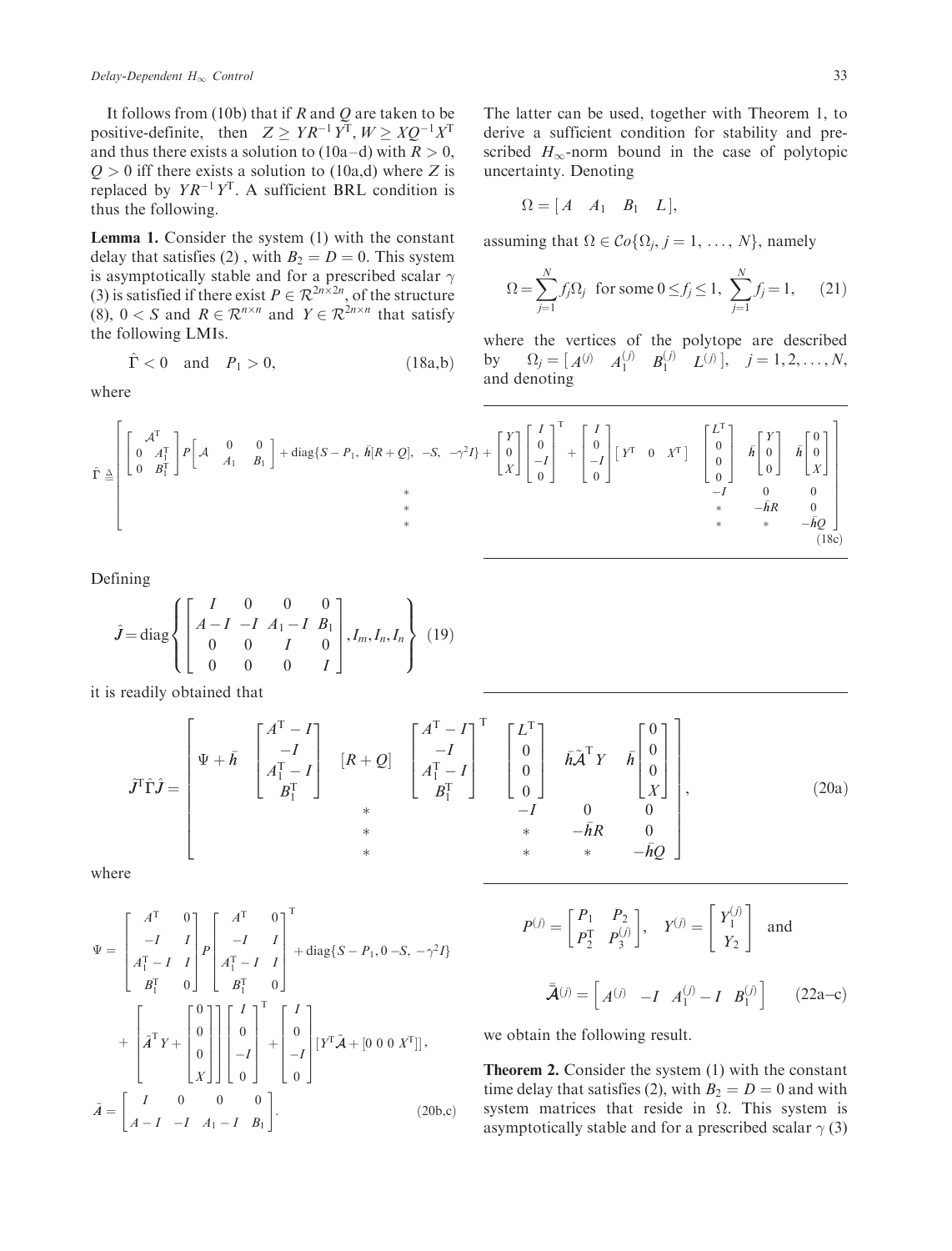2

is satisfied, over the entire polytope, if there exist  $P^{(j)} \in \mathcal{R}^{2n \times 2n}$ , of the structure (22a),  $0 < S^{(j)}$ , R,  $Q \in \mathcal{R}^{n \times n}$ ,  $X^{(j)} \in \mathcal{R}^{q \times n}$  and  $Y^{(j)} \in \mathcal{R}^{2n \times n}$ , of the structure (22b),  $j = 1, \ldots, N$  that satisfy the following set of N LMIs.

$$
\bar{\Gamma} = \begin{bmatrix}\n\tilde{\Psi}^{(j)} & \bar{\mathbf{A}}^{(j)\mathrm{T}} P_1 & \tilde{\mathbf{A}}^{(j)\mathrm{T}} \begin{bmatrix} 0 \\ I \end{bmatrix} \bar{h}[R+Q] & \bar{h}\tilde{\mathbf{A}}^{(j)\mathrm{T}} Y^{(j)} & \bar{h} \begin{bmatrix} 0 \\ 0 \\ 0 \\ X^{(j)} \end{bmatrix} & \begin{bmatrix} L^{(j)\mathrm{T}} \\ 0 \\ 0 \end{bmatrix} \\
* & -P_1 & 0 & 0 & 0 & 0 \\
* & * & -\bar{h}[R+Q] & 0 & 0 & 0 \\
* & * & * & -\bar{h}R & 0 & 0 \\
* & * & * & * & -\bar{h}Q & 0 \\
* & * & * & * & -\bar{h}Q & 0 \\
* & * & * & * & * & -I \\
* & * & * & * & * & -I \\
* & * & * & * & * & -I\n\end{bmatrix}
$$
\n
$$
< 0, j = 1, ..., N, \qquad (23a)
$$

where

 $\tilde{\Psi}^{(j)}$ 

$$
= \bar{\bar{A}}^{(j)T} P_2[0 \quad I \quad I \quad 0] + \begin{bmatrix} 0 \\ I \\ I \\ 0 \end{bmatrix} P_2^T \bar{A}^{(j)} + \begin{bmatrix} 0 \\ I \\ I \\ 0 \end{bmatrix} P_3^{(j)}[0 \quad I \quad I \quad 0] + \text{diag}\{S^{(j)} - P_1, 0, -S^{(j)}, -\gamma^2 I\}
$$

$$
+ \begin{bmatrix} 0 \\ \tilde{A}^{(j)T} Y^{(j)} + \begin{bmatrix} 0 \\ 0 \\ 0 \\ X^{(j)} \end{bmatrix} \begin{bmatrix} I \\ 0 \quad -I \quad 0 \end{bmatrix} + \begin{bmatrix} I \\ 0 \\ -I \\ 0 \end{bmatrix} \begin{bmatrix} Y^{(j)T} \tilde{A}^{(j)} + \begin{bmatrix} 0 & 0 & 0 & X^{(j)T} \end{bmatrix} \end{bmatrix}
$$
(23b)

and where

$$
\tilde{A}^{(j)} = \begin{bmatrix} I & 0 & 0 & 0 \\ A^{(j)} - I & -I & A_1^{(j)} - I & B_1^{(j)} \end{bmatrix}.
$$
 (23c)

#### 3.3. The Case of Time-Varying Delay (Problem 2)

Choosing for this case  $V_{3k} \equiv 0$  the required criterion is obtained by substituting  $S = 0$  in (10). From Theorem 1 we thus obtain the following:

Theorem 3. Consider the system (1) with time-varying delay that satisfies (2), with  $B_2 = D = 0$ . This system is asymptotically stable and for a prescribed scalar  $\gamma$ (3) is satisfied if there exist  $P, Z \in \mathbb{R}^{2n \times 2n}, W \in$  $\mathcal{R}^{q \times q}$ ,  $R, Q \in \mathcal{R}^{n \times n}$ ,  $X \in \mathcal{R}^{q \times n}$  and  $Y \in \mathcal{R}^{2n \times n}$  that satisfy (10), where  $S = 0$ .

Remark 2. Necessary conditions for feasibility of (10) with  $S = 0$  are the following:  $P_3 < 0$  and  $A_1$  is nonsingular. Note that the LMI of Corollary 1 (which corresponds to delay-independent conditions) is never feasible if  $S = 0$ . The reason is that applying Schur complements to the second row and column of (17) with  $S = 0$ , one get in the (1, 1) block of the resulting LMI the element

$$
\mathcal{A}^{\mathrm{T}}\mathrm{diag}\{P_1 - P_2P_3^{-1}P_2^{\mathrm{T}}, 0\}\mathcal{A} - EPE,
$$

which is never negative-definite. Thus our approach does not give delay-independent solution in the timevarying delay case. Delay-independent stability conditions in the case of time-varying delay were obtained recently in [4] via Razumikhin approach.

Similarly in the case of polytopic type uncertainty we obtain

Theorem 4. Consider the system (1) with time-varying delay that satisfies (2) with  $B_2 = D = 0$  and with

system matrices that reside in 
$$
\Omega
$$
. This system is  
asymptotically stable and, for a prescribed scalar  $\gamma$  it  
satisfies (3) over the entire uncertainty polytope if  
there exist  $P^{(j)} \in \mathbb{R}^{2n \times 2n}$ , of the structure (22a),  $Y^{(j)} \in$   
 $\mathbb{R}^{2n \times n}$ , of the structure (22b),  $j = 1, ..., N$ ,  $X^{(j)} \in \mathbb{R}^{q \times n}$   
and  $R, Q \in \mathbb{R}^{n \times n}$  that satisfy the LMIs of (23), where  
 $S^{(j)} = 0$ .

Example 1 (Stability analysis). We consider the system (1) where

$$
A = \begin{bmatrix} 0.8 & 0 \\ 0 & 0.97 \end{bmatrix}, A_1 = \begin{bmatrix} -0.1 & 0 \\ -0.1 & -0.1 \end{bmatrix} \text{ and }
$$
  
\n
$$
B_1 = B_2 = 0.
$$
 (24)

Assuming that  $h$  is constant, we seek the maximum value of  $h$  for which the asymptotic stability of the system is guaranteed. We compare three methods: The criterion of [13], Theorem 1 in [8] and Theorem 1 above. It is found that the method of [13] does not provide a solution even for  $h = 1$ . The maximum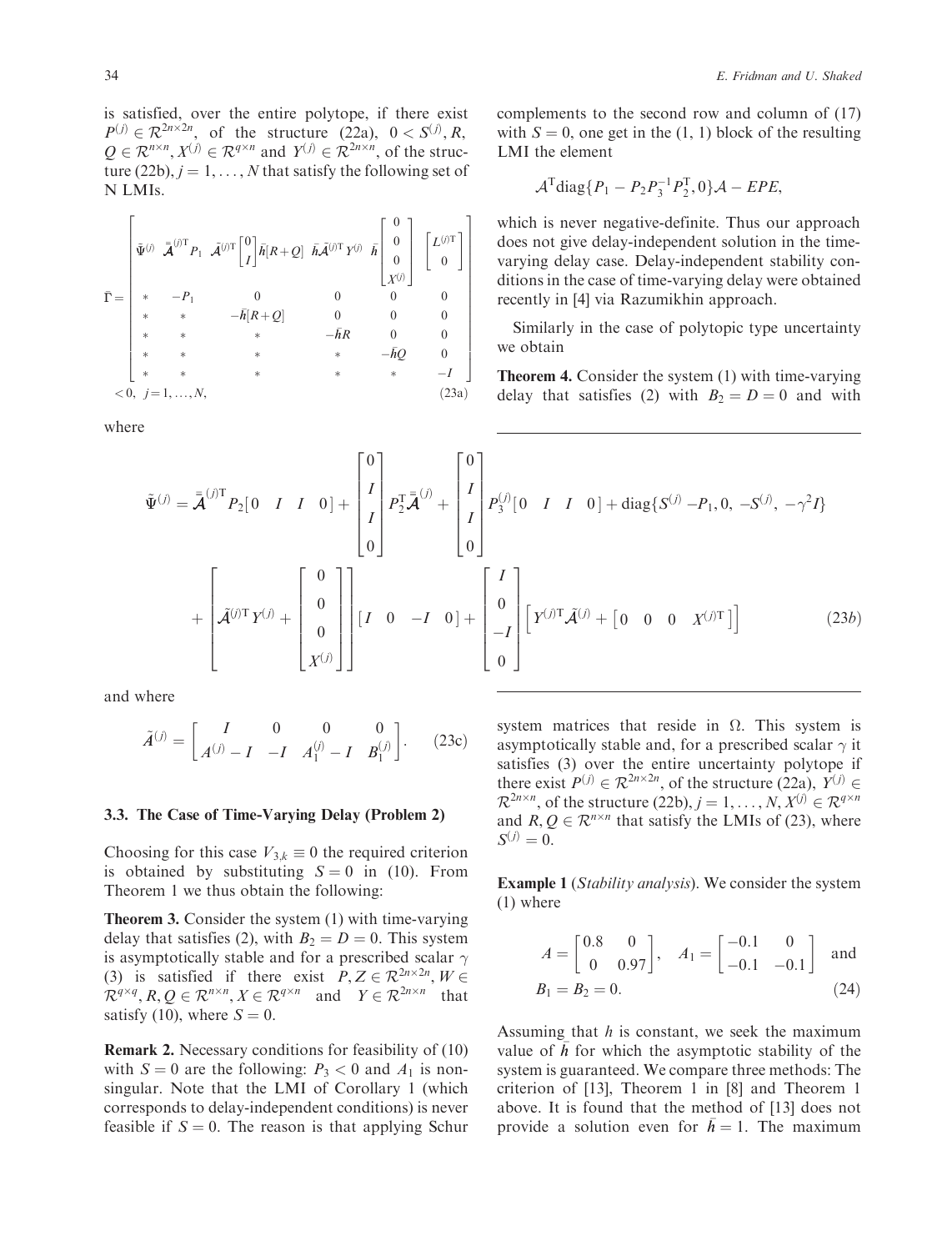value of  $\bar{h}$ , achievable by the method of [8], is 12, whereas a value of  $\bar{h} = 16$  was obtained by applying Theorem 1 of the present paper. Using augmentation it is found that the system considered is asymptotically stable for all  $h \leq 18$ .

Allowing h to be time-varying we apply Theorem 3. We obtain that asymptotic stability is guaranteed for all  $h \leq 8$ .

# 4. Stabilization and  $H_{\infty}$  Control via State-Feedback

## 4.1. The Case of Polytopic Uncertainty

Considering next the case where in (1)  $B_2$  and D are not zero and the uncertainty polytope is given by

$$
\bar{\Omega} = [A \quad A_1 \quad B_1 \quad B_2 \quad L \quad D],
$$

assuming that  $\overline{\Omega} \in \mathcal{C} \circ {\overline{\Omega}}_i, j = 1, \ldots, \hat{N}$ , namely

$$
\Omega = \sum_{j=1}^{\hat{N}} f_j \overline{\Omega}_j \quad \text{for some } 0 \le f_j \le 1, \quad \sum_{j=1}^{\hat{N}} f_j = 1,
$$
\n(25)

where the vertices of the polytope are described by

$$
\bar{\Omega}_j = \left[ A^{(j)} A_1^{(j)} B_1^{(j)} B_2^{(j)} L^{(j)} D^{(j)} \right], \ j = 1, 2, \ldots, \hat{N}.
$$

We seek a control law

$$
u_k = Kx_k, \tag{26}
$$

which stabilizes the system and achieves a prescribed bound on the  $H_{\infty}$ -norm of the closed-loop over  $\overline{\Omega}$ . Replacing  $A^{(j)}$  and  $L^{(j)}$  in Theorem 2 with  $A^{(j)} + B_2^{(j)}K$ and  $L^{(j)} + D^{(j)}K$ , respectively, we obtain matrix inequalities which are not affine in the matrices  $P$  and K. Similar to the state-feedback design of systems without delay, the adjoint of the system (1) may be considered and the stabilizability and the  $H_{\infty}$ -norm requirements can be achieved for the adjoint system restricting the resulting  $P_2$  [0*I*]*Y* and *R* to be proportional to  $P_1$ . This procedure may be quite conservative and it will involve, anyhow, a search for three scalar parameters. Alternatively, a P–K iteration method may be used which, starting from any stabilizing solution for the required  $\bar{h}$  will minimize iteratively the obtained value of  $\gamma$ . The stabilizing solution for the required  $\bar{h}$  can be obtained by using a P–K iteration where, starting from  $h = 0$  the stabilizing feedback gain is found while sequentially increasing the value of h. The latter procedure was successfully applied to many examples.

We assume that

A1. The system for  $h = 0$  is stabilizable.

The algorithm that achieves, for a given  $\bar{h}$ , statefeedback controller that asymptotically stabilizes the system over the entire uncertainty polytope is as follows:

Algorithm 1 (Finding a stabilizing  $K$ ).

- *Step 1*: Find a state-feedback gain matrix  $K$  that stabilizes the system for  $h = 0$ . Here standard stabilization methods can be used [1]. Set  $h = 0$ .
- Step 2: Set  $h = h + 1$ . Replace  $A^{(j)}$  and  $L^{(j)}$  in (23) by  $A^{(j)} + B_2^{(j)}K$  and  $\hat{L}^{(j)} + D^{(j)}K$ , respectively,  $j = 1, ..., N$  and solve for  $P_i$ ,  $i = 1, 2, 3, Y$ , X, R, Q, S and  $\gamma$  while minimizing the latter. In the time varying delay case take  $S = 0$  and in the delayindependent problem take  $R = Q = 0, X = 0$  and  $Y = 0.$
- Step 3: Substitute the resulting  $P_i$ ,  $i = 1, 2, 3$ ,  $Y, X, R, Q, S$  in the above N LMIs and solve for K and  $\gamma$ , again minimizing  $\gamma$ .
- *Step 4:* If  $h = \overline{h}$  stop. Otherwise go to Step 2.

Once a stabilizing controller is found, we apply the following:

**Algorithm 2** (*Minimizing*  $\gamma$ )

- Step 1: Start with any stabilizing state-feedback gain matrix  $K$  that stabilizes the system, for example the one derived in Algorithm 1.
- Step 2: Replace  $A^{(j)}$  and  $L^{(j)}$  in (23) by  $A^{(j)} + B_2^{(j)}K$ and  $L^{(j)} + D^{(j)}K$ , respectively,  $j = 1, ..., N$  and solve for  $P_i$ ,  $i = 1, 2, 3, Y, X, R, Q, S$  and  $\gamma$  while minimizing the latter. In the time varying delay case take  $S = 0$  and in the delay-independent problem take  $R = 0$  and  $Y = 0$ .
- Step 3: Substitute the resulting  $P_i$ ,  $i = 1, 2, 3$ ,  $Y, X, R, Q, S$  in the above N LMIs and solve for K and  $\gamma$ , again minimizing  $\gamma$ .
- *Step 4*: If a prescribed convergence condition on the sequence of previous values of  $\gamma$  is met (e.g. a decrease of not more than 1% during 5 iterations) stop. Otherwise go to Step 2.

The latter algorithm converges to some value,  $\gamma_0$ , since the sequence of the obtained values for  $\gamma$  is nonincreasing and it is bounded from below by zero.

#### 4.2. The Case of Norm-Bounded Uncertainties

In the above we have treated the case where the uncertain parameters reside in a polytope. The case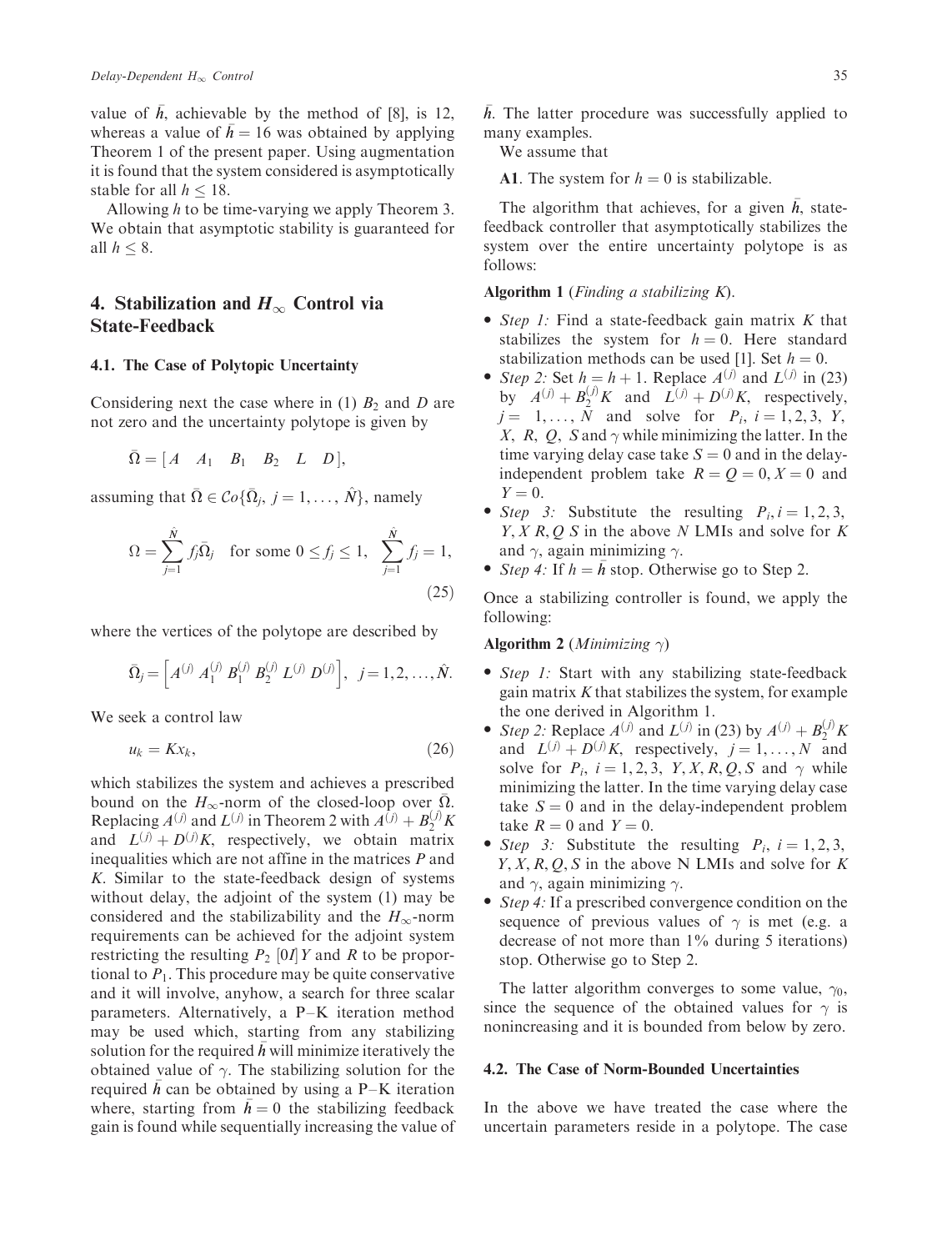where these parameters are of bounded norm is treated next. We considered (1) with norm-bounded satisfied if there exist  $P \in \mathcal{R}^{2n \times 2n}$ , of the structure (8a),  $0 < S, R \in \mathcal{R}^{n \times n}, Y \in \mathcal{R}^{2n \times n}$  and positive scalars d and  $\bar{d}$  that satisfy the following LMI

$$
\begin{bmatrix}\n\bar{\Gamma} + \bar{d}^{-1} \begin{bmatrix} 0 \\ I_m \end{bmatrix} H_1 H_1^{\mathrm{T}} [0 \quad I_m] + \bar{d} \begin{bmatrix} I_n \\ 0 \end{bmatrix} \bar{E}^{\mathrm{T}} \bar{E} [I_n \quad 0] & \mathcal{M}_1^{\mathrm{T}} H & d\mathcal{M}^{\mathrm{T}} \\
\ast & -dI & 0 \\
\ast & -dI & 0 \\
\end{bmatrix} < 0,\n\tag{31}
$$

uncertainties, namely:

$$
x_{k+1} = (A + H\Delta_k \bar{E})x_k + (A_1 + H\Delta_k \bar{E}_1)x_{k-h_k} + B_1 w_k + (B_2 + H\Delta_k \bar{E}_2)u_k, \quad x_k = \phi_k, -h \le k \le 0, z_k = (L + H_1 \bar{\Delta}_k \bar{E})x_k + (D + H_1 \bar{\Delta}_k \bar{E}_2)u_k,
$$
\n(27)

where  $x_k \in \mathcal{R}^n$  is the state vector,  $h_k$  is a positive number representing the delay,  $h_k \leq \bar{h}$  and  $A, A_1, H$ ,  $H_1\bar{E}, \bar{E}_1$  and  $\bar{E}_2$  are constant matrices of appropriate dimensions and  $\Delta_k \in \mathcal{R}^{r_1 \times r_2}$  and  $\bar{\Delta}_k \in \mathcal{R}^{\bar{r}_1 \times \bar{r}_2}$  are timevarying uncertain matrices that satisfy

$$
\Delta_k^{\mathrm{T}} \Delta_k \le I_{r_2}, \quad \bar{\Delta}_k^{\mathrm{T}} \bar{\Delta}_k \le I_{\bar{r}_2} \tag{28}
$$

and we address the same stabilization and  $H_{\infty}$  control issues that were treated in the previous sections.

Replacing in (23a)  $A^{(j)}$  in  $A^{(j)}$  with  $A + H\Delta_k \bar{E}$ ,  $A_1^{(j)}$ with  $A_1 + H\Delta_k \bar{E}_1$  and  $L^{(j)}$  with  $L + H_1 \bar{\Delta}_k \bar{E}_1$ , the LMI (23a) can be written as

$$
\overline{\Gamma} + \mathcal{M}^{\mathrm{T}} \Delta_k^{\mathrm{T}} H^{\mathrm{T}} \mathcal{M}_1 + \mathcal{M}_1^{\mathrm{T}} H \Delta_k \mathcal{M} + [I_n \quad 0]^{\mathrm{T}} \overline{E}^{\mathrm{T}} \overline{\Delta}_k^{\mathrm{T}} \times H_1^{\mathrm{T}} [0 \quad I_m] + [0 \quad I_m]^{\mathrm{T}} H_1 \overline{\Delta}_k \overline{E} [I_n \quad 0] < 0, \quad (29a)
$$

where  $\overline{\Gamma}$  is defined as in (23a) for  $A, A_1, B_1$  and L without superscripts,

$$
\mathcal{M} = \begin{bmatrix} \bar{E} & 0 & \bar{E}_1 & 0 & 0 & 0 & 0 \end{bmatrix}, \n\mathcal{M}_1 = \begin{bmatrix} P_2[0 \, I \, I \, 0] + [0 \, I] Y[I \, 0 - I \, 0] & P_1 & \bar{h}[R + Q] & \bar{h}[0 \, I] Y & 0 \end{bmatrix}.
$$
\n(29b,c)

It is well known that the following holds true for any two real matrices  $\alpha$  and  $\beta$  of the appropriate dimensions and for  $\Delta_k$  that satisfies (28) (see, e.g. [8]):

$$
\alpha \Delta_k \beta + \beta^{\mathsf{T}} \Delta_k^{\mathsf{T}} \alpha^{\mathsf{T}} \le d^{-1} \alpha \alpha^{\mathsf{T}} + d \beta^{\mathsf{T}} \beta, \tag{30}
$$

where *d* is some positive scalar.

Choosing once  $\alpha = \mathcal{M}_1^T H$  and  $\beta = \mathcal{M}$  and then  $\alpha = \begin{bmatrix} 0 & I_m \end{bmatrix}^T H_1$  and  $\overline{E}[I_n \ 0]$ , we apply (30) to (29a) and obtain the following.

Theorem 5. Consider the system (27) with the constant time delay that satisfies (2), with  $B_2 = D = 0$  and with  $\Delta_k$  and  $\Delta_k$  that satisfy (28). This system is asymptotically stable and for a prescribed scalar  $\gamma$  (3) is where  $\Gamma$  is defined as in (23a) for the system's matrices without superscripts.

The corresponding result for state-feedback control is readily obtained from Theorem 5, where A, L and  $\overline{E}$ are replaced by  $A + B_2K$ ,  $L + DK$  and  $E + E_2K$ , respectively. The resulting LMIs can be solved, similarly to the solutions of the LMIs in Sections 3.2 and 3.3, by applying the above P–K iteration.

#### 4.3. Example 2: State-Feedback  $H_{\infty}$  Control

Consider the system of (1) where

$$
A = \begin{bmatrix} 1 & 0 \\ 0 & 1.01 + g \end{bmatrix},
$$
  
\n
$$
A_1 = \begin{bmatrix} -0.02 & -0.005 \\ 0 & -0.01 + g \end{bmatrix}, \qquad B_1 = \begin{bmatrix} 0 \\ 1 \end{bmatrix},
$$
  
\n
$$
B_2 = \begin{bmatrix} 0 \\ 0.01 \end{bmatrix}, \quad L = \begin{bmatrix} 1 & 0 \end{bmatrix} \text{ and } D = 0.1 \qquad (32)
$$

and where the unknown parameter g satisfies  $|g|$  < 0.01. By [13] no solution is found for the nominal system (g = 0) with  $h = 1$ . Applying the above algorithms to this problem it is found that in the case of constant delay the system is stabilizable for all values of constant delay  $h \le 71$  and for all admissible values of g. For the case of time-varying delay, where  $S = 0$ , no solution has been found for  $h = 1$  that is feasible for all the uncertain values of g.

For constant delay  $h \leq 67$  and for all the admissible values of g, a minimum upper-bound on the disturbance attenuation level  $\gamma_{\text{min}} = 12.0598$  is achieved by the state-feedback with the gain matrix  $K[10.4951 - 98.5152]$ . The question arises what is the difference between the latter minimum value of  $\gamma$ , obtained for the latter  $K$ , and the upper-bound on the peak value of the Bode magnitude plots of the transfer functions between  $w$  and  $z$  that are obtained for  $|g| \leq 1$ . It is found that the bound on the peak value is 11.3.